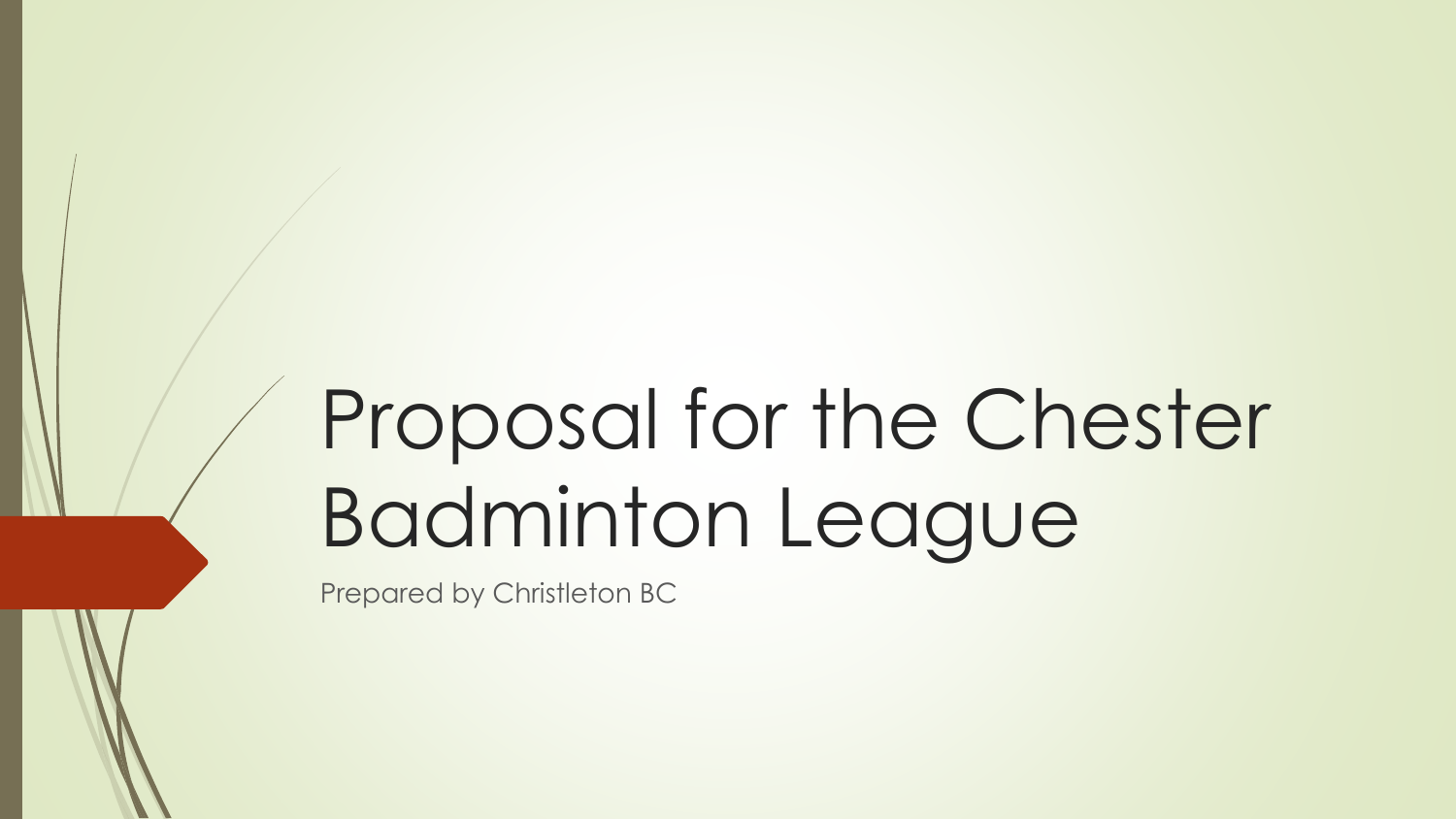## Background



- Over the last ten years the number of teams registered in the league has shown a steady decline. There was a steep fall in 2019 when a net loss of 4 teams occurred.
- When the League Committee last met in October 2019 they were concerned that there would be more teams withdrawing.
- A meeting of the League in Oct '19 recognised and recorded the need to change the structure and/or format.
- The recent league surveys indicated that there is an appetite for change to the format of the mixed league matches.
- Anecdotally, it has been reported that some clubs will struggle to put teams out if the format remains unchanged.
- Christleton survey of members clearly showed a desire for a strong return to badminton post COVID and a desire for more competitive play.
- The increasing gap between the number of men and women in the league creates the need to revise the structures to allow competitive badminton for all.

A survey of Christleton members carried out in early 2020 gave the following results:

- The majority of Christleton members would like to play more competitive badminton (74% of men and 33% of ladies)
- 77% of respondents want to play in both a mixed and a levels team

We consider these views are probably representative of the majority of league players.

It is our understanding that the majority of clubs in the league have more male than female players.

currently constituted is not competitive

*We believe that change is essential if the league is to continue to be viable and provide a platform for*  The men's league as it is **The ment is a strategy of the future growth and development.**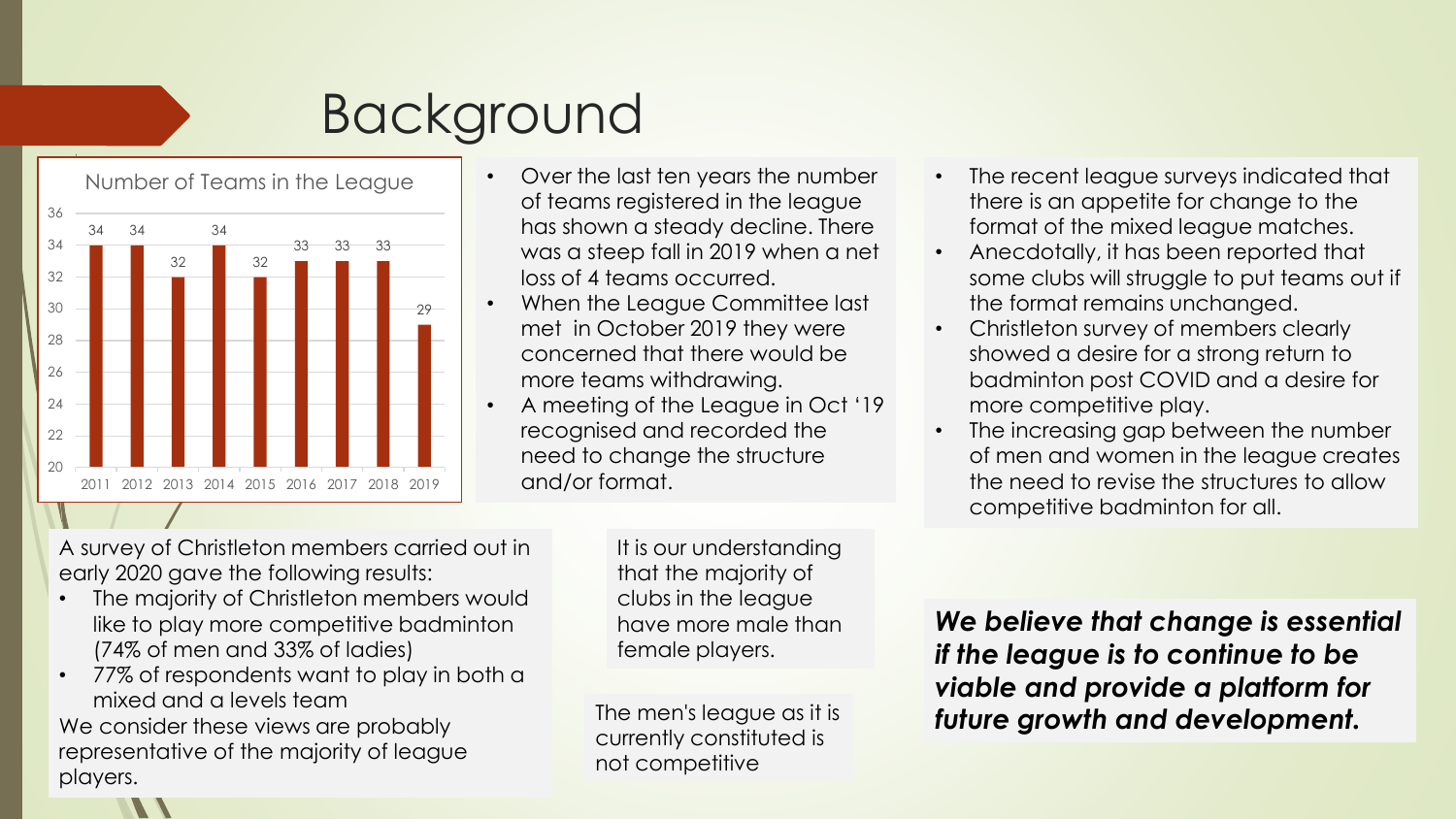### Objectives of the Proposals

- 1. To provide a competition framework within the league which ensures all the existing affiliated clubs can continue to exist
- 2. To adopt league and match formats which are widely used in other leagues around the UK and are proven to be popular and successful
- 3. To enable all clubs to field at least the same number of teams in the mixed league as they did in the 2019/20 season
- 4. To provide as far as possible for all registered players to have the opportunity to play competitive badminton and to increase the opportunity for the majority of players who wish to play more competitive badminton
- 5. To provide the league and its constituent clubs with a platform which can both enable and accommodate future growth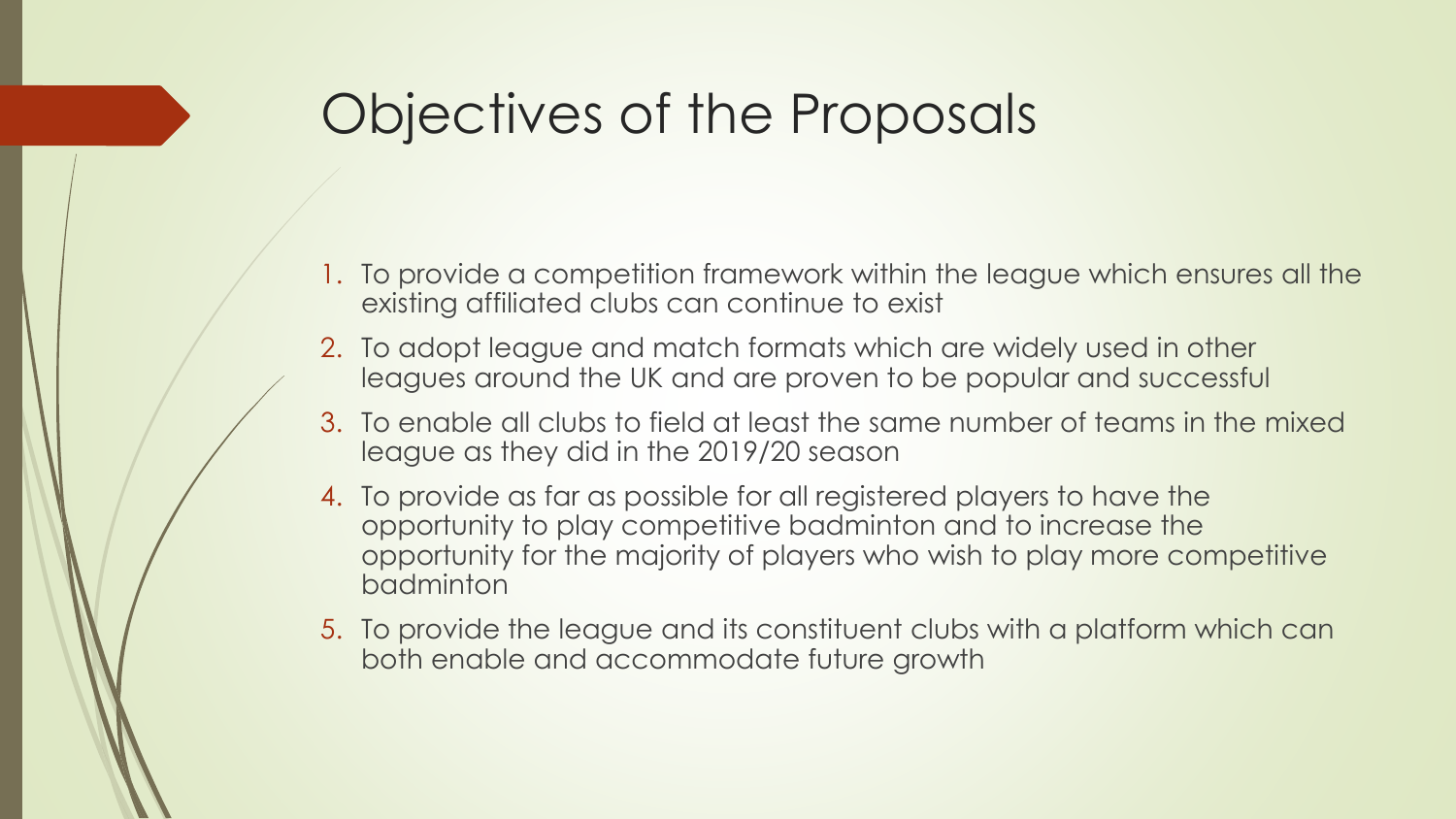### Proposal 1 – Mixed League

- A team shall comprise 6 players made up of 3 men and 3 women
- A match shall comprise of 9 events

| $Mens - 182$ | Ladies $-182$ | Mixed – $1st$           |
|--------------|---------------|-------------------------|
| $Mens - 183$ | Ladies - 1&3  | Mixed - 2 <sup>nd</sup> |
| Mens - 2&3   | Ladies $-283$ | Mixed - 3rd             |

- The benefits of this approach are:
	- None of the smaller clubs should have to withdraw a team from the league
	- Some of the larger clubs may elect to field more teams than previously
	- All players will be guaranteed 6 sets each match
	- Each player plays more levels than mixed (which is the preference of most players)
- It should enable all clubs to field at least as many teams as they did in 19/20
- It would enable a structure of 4 divisions of equal size
- This format is widely used by other leagues throughout the UK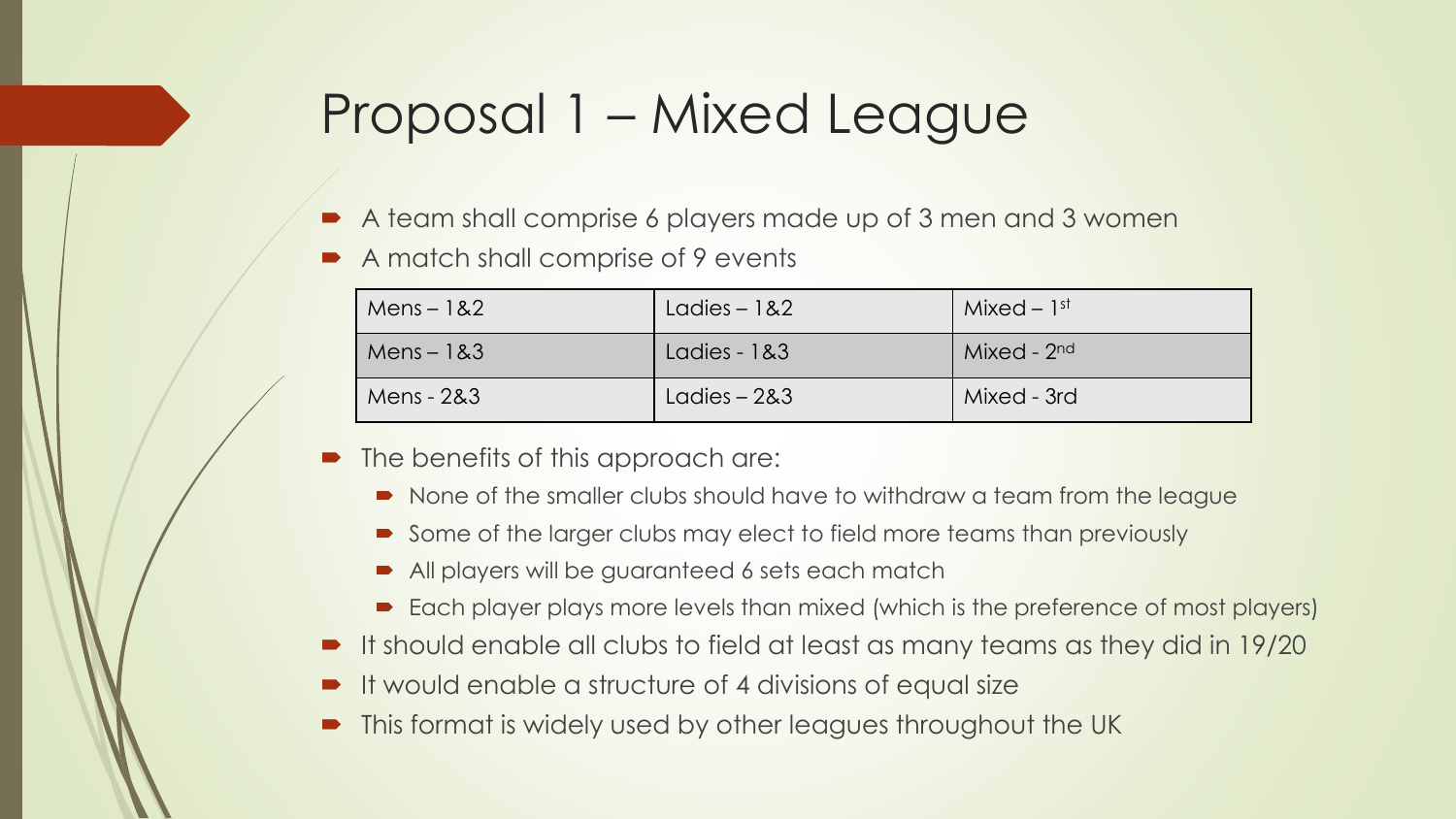#### Proposal 2 – Men's League

- The men's league opens to all clubs and all male players
- It is no longer restricted to men who do not play for their club's mixed teams
- Team comprises 6 men in three pairs ranked according to playing merit
- A match shall comprise 9 events with each pair playing all pairs in the opposition

*This format is more cost effective than the current format as the court and shuttle costs are spread between 6 players.*

*The format is highly competitive*

*Improves the quality of the Men's league and encourages "better" players to participate*

*This format is widely used by other leagues around the UK*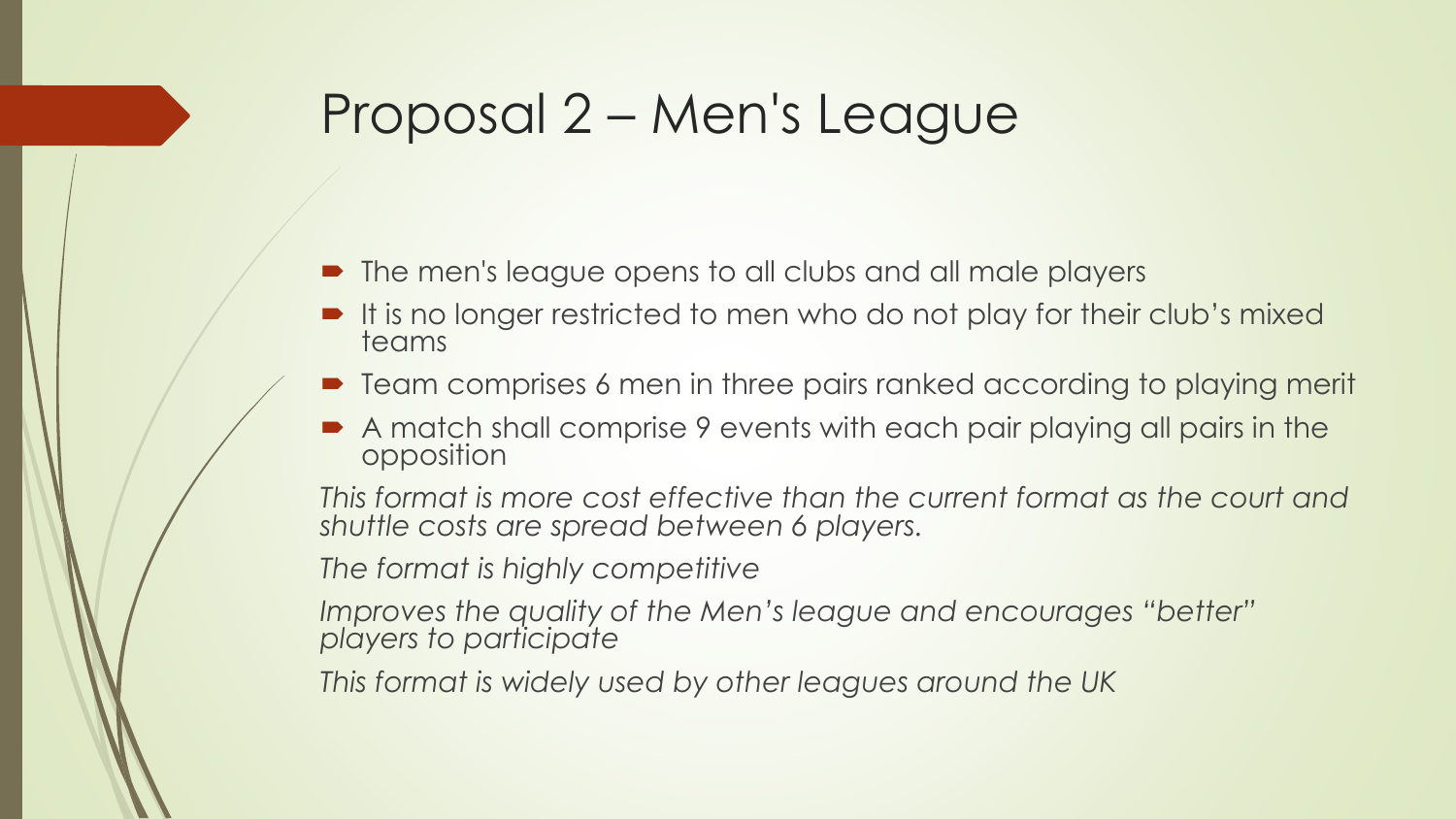## Proposal 3 – Ladies League

- It is proposed that a new Ladies league is established
- The ladies league shall be open to all clubs and all female players
- **•** Team comprises 4 ladies ranked according to playing merit
- A match shall comprise 6 events with each pairing playing the corresponding pair in the opposition

| $1 + 2$ | $1 + 3$ | $+4$    |
|---------|---------|---------|
| $2 + 3$ | $2 + 4$ | $3 + 4$ |

*Teams comprise 4 players reflecting the lower demand for increased competitive badminton amongst ladies and that there are fewer ladies registered*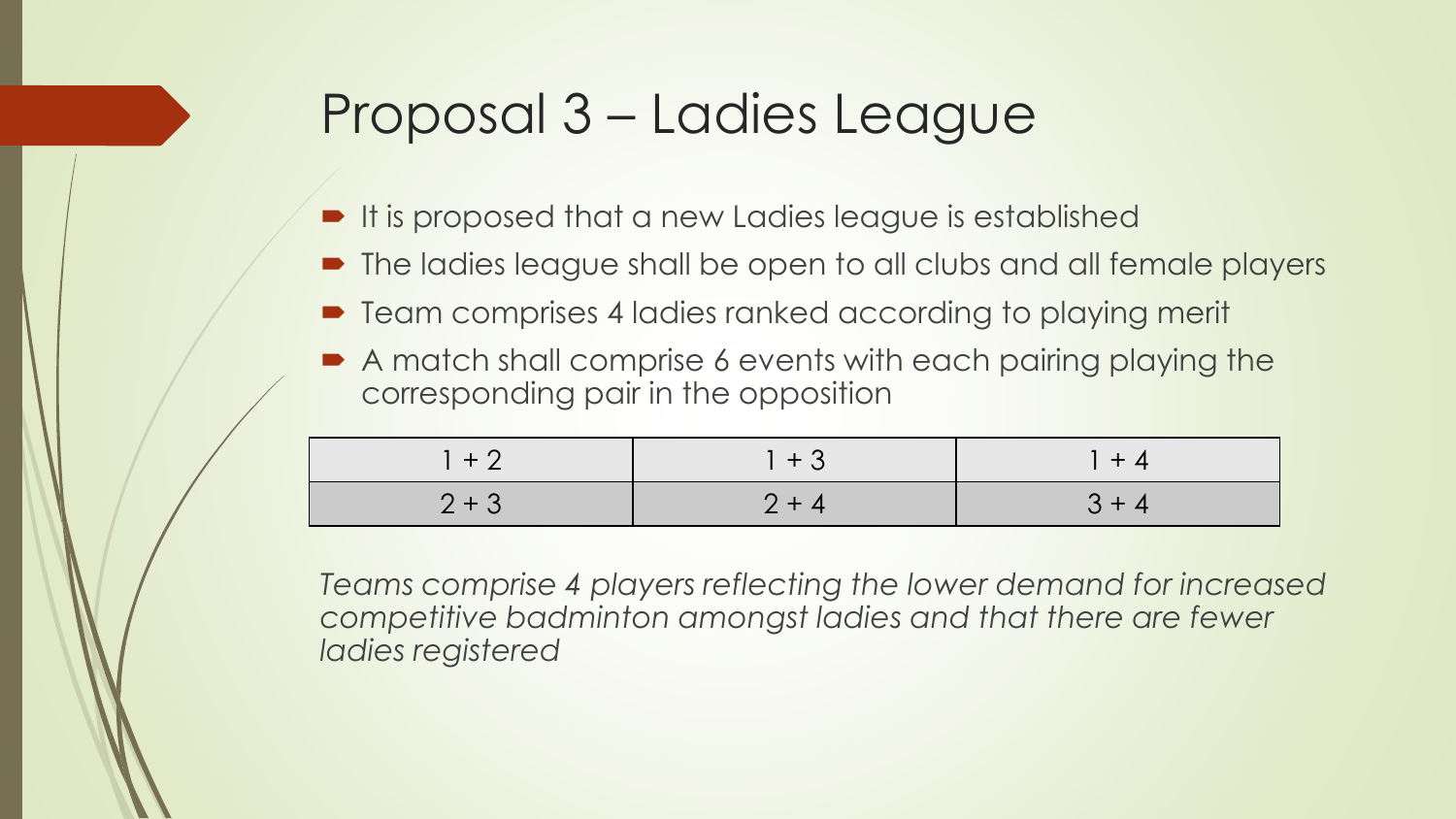#### Phased Implementation Proposal

#### Phase 1

- Implement Proposal 1 and change the structure of the Mixed League
- Maximise the potential for all existing clubs and teams to continue
- Phase 2
	- **IMPLEMENTHERE IMPLEMENT PROPOSAL 2 and change the structure of the Men's league**
	- Open up the Men's league to all male players
- Phase 3
	- **IMPLEMENT PROPOSAL 3 and set up the Ladies league**

*Adopting a phased approach over 2 seasons enables clubs to evaluate how many teams they will field in each league. It also enables The League to determine appropriate division sizes and enable clubs to resolve fixture requirements.*